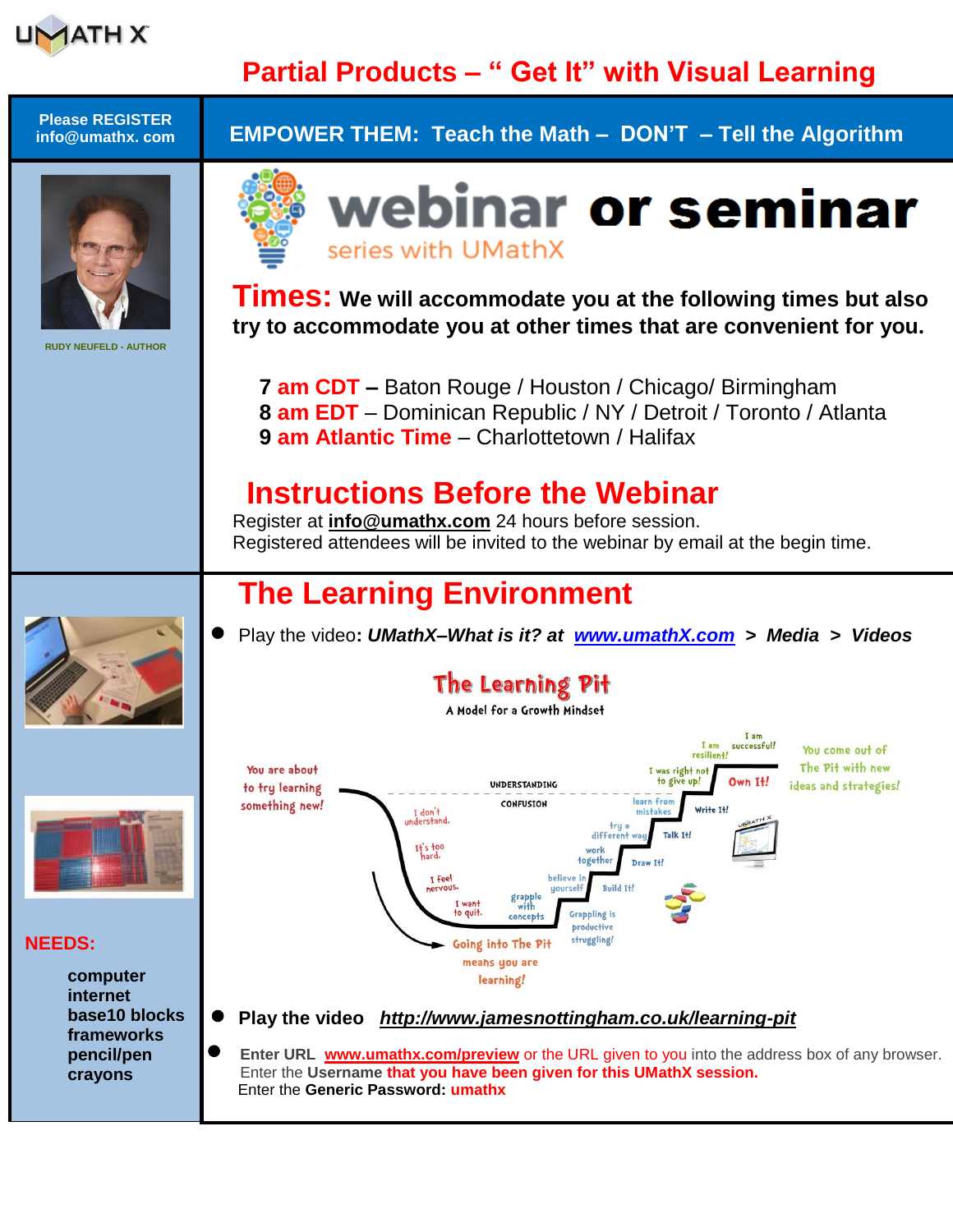## **Concept 1: Multiply 2 & Digit Factors by a 1 Digit Factor Login UMathX with a URL, login and password given to you. Click on the Content Menu**

**Select** – **Content Menu.**

Follow the path below:

**Whole Numbers & Integers > Multiplication & Division of Whole Numbers > Multiply by a Single Digit Multiplier > Partial Products – Area > Ex 1 – With Blocks Click on the green icon and print out … "Multiply by a Single Digit Multiplier"**

Print out the 2 pages of the 3 part lesson below

Instructions for computer work and for work on the pages are given below.

| Leader's Name:                                                               | Framework for Learning: Multiply by a Single Digit Multiplier -<br><b>Partial Products &amp; Distributive Method</b> |
|------------------------------------------------------------------------------|----------------------------------------------------------------------------------------------------------------------|
| <b>Getting Started:</b><br>Build the numbers 6 and 32 using base ten blocks. | Instructor's Initials:                                                                                               |
| Model of 6                                                                   | Draw the models of the numbers below. Color code your sketch to match the base ten blocks used.<br>Model of 32       |

**The above Framework for Learning .. a 3 Part Lesson on Paper leads to the following section in UMathX on the computer.**

## **Partial Products Example 1 - with Blocks** We want to multiply  $6 \times 32$ . This means that we want  $6$  groups of 32.  $\Box$  $\Box$  $\Box$ 6 groups of 32.

the contract of the contract of the contract of the contract of the contract of the contract of the contract of **Now go to the CONTENT MENU in UMathX and follow the following path: Whole Numbers & Integers > Multiplication & Division of Whole Numbers > Multiply by a Single Digit Multiplier > Partial Products – Area > Ex 4 – Without Blocks**

**Follow along and work within UMathX on your Computer. A start on the computer is given on the next page.**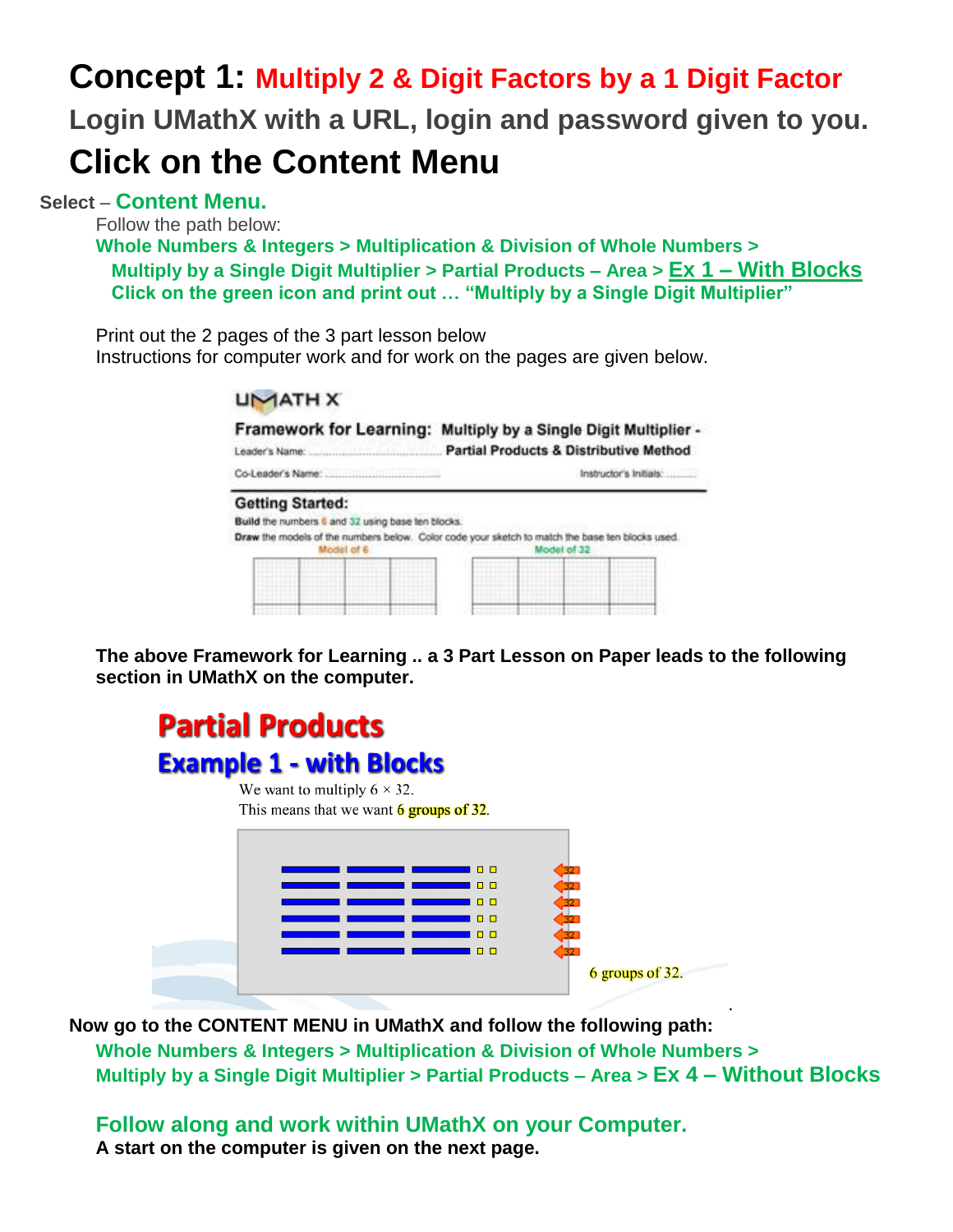**AHA !! .. note the relation between Ex 1 – With Blocks and Ex 4 – Without Blocks After a few more examples checking Blocks and Without Blocks, you will SEE the Relationship!! The Picture Helps!! GREAT!!**



## **Concept 2:Multiply a 2 Digit Number by 2 Digit Number**

**Getting Started: Use base 10 blocks to design the sketch below. Then complete the calculation of a product below.**



Vote the Progression ... Computer, Paper, Base 10 blocks

**Use base 10 blocks to model the product 24 X 37 on a desk.**

**You end up with one solid rectangle composed of as few base 10 blocks as possible. Then color a color coded drawing of the model on the grid below.**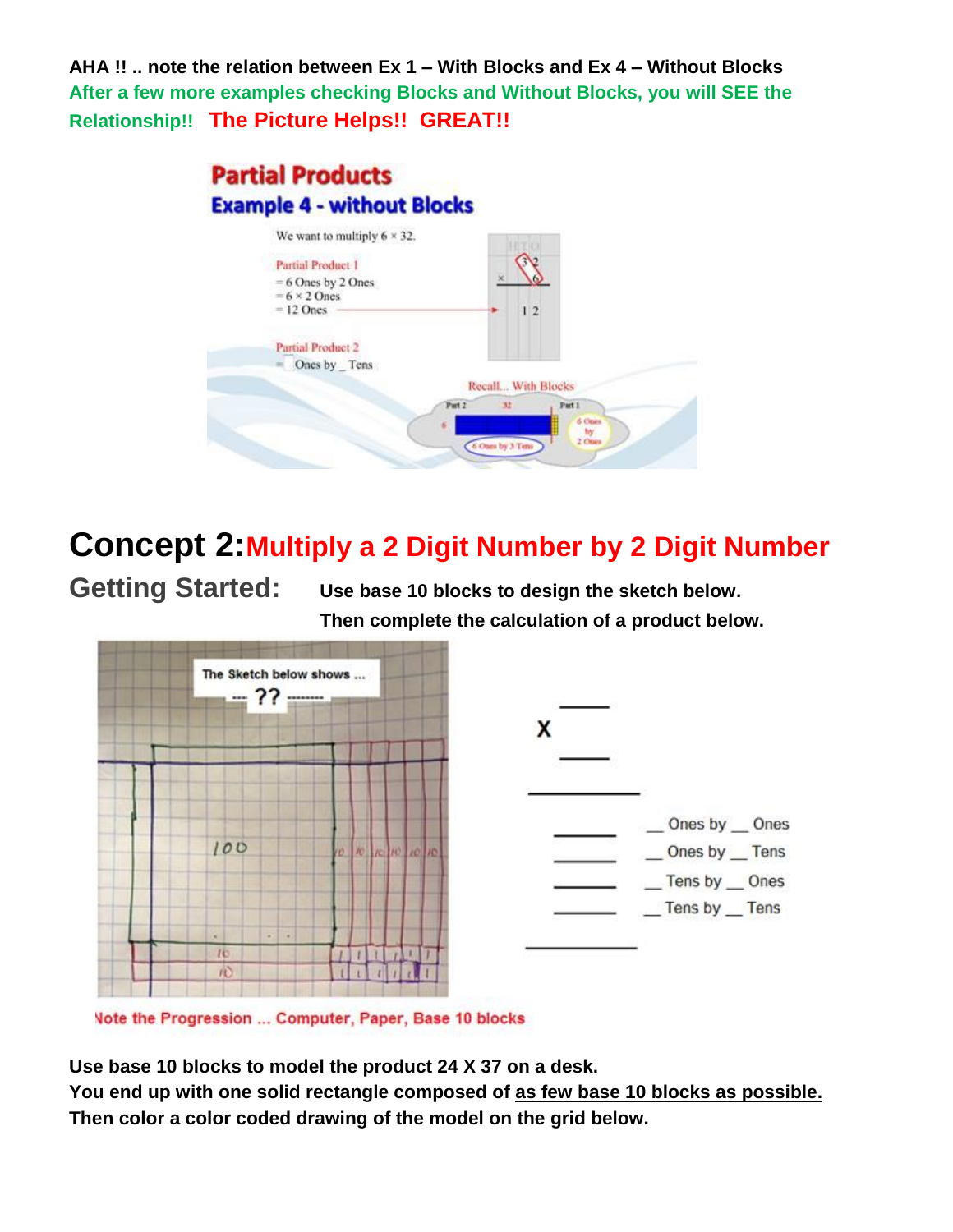

**On Computer, use the URL .. [www.umathx.com/preview](http://www.umathx.com/preview) Select the** – **Content Menu.** Follow the path below:

**Whole Numbers & Integers > Multiplication & Division of Whole Numbers > Multiply by a Two Digit Multiplier > Partial Products – Area > Ex 1 – With Blocks**

|                 | <b>Content Menu</b>                                                                                                                                  |
|-----------------|------------------------------------------------------------------------------------------------------------------------------------------------------|
| Launch a Lesson | <b>Whole Numbers &amp; Integers</b><br>Multiplication and Division of Whole Numbers<br>Multiply by a Two Digit Multiplier<br>Partial Products - Area |
| > Content Menu  |                                                                                                                                                      |
|                 | Example 1 - With Blocks                                                                                                                              |
|                 | Example 2 - With Blocks                                                                                                                              |
|                 | Example 3 - With Blocks                                                                                                                              |

Note a green pencil beside "**Addition Without Regrouping**" indicating that a **FRAMEWORK**, a 3 part model lesson for this concept exists on paper. **Click on it and print out page 2, noted below.** 

As you work through the lesson, complete the corresponding notes and model below. Be sure to color code the model as follows: yellow for ones; blue for tens; red for hundreds.